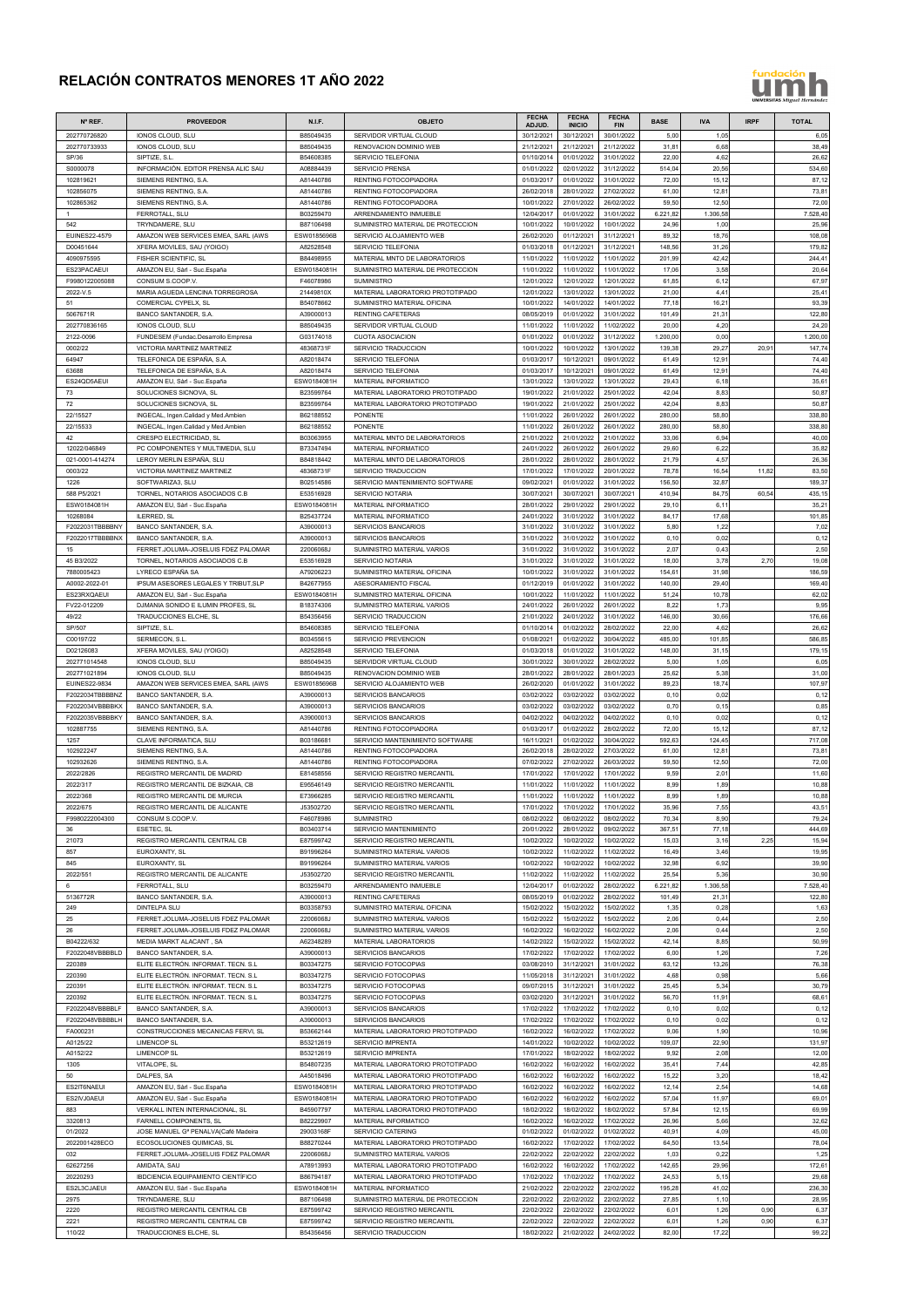| $N^{\circ}$ REF.             | <b>PROVEEDOR</b>                                                             | <b>N.I.F.</b>              | <b>OBJETO</b>                                                    | <b>FECHA</b>             | <b>FECHA</b>                | <b>FECHA</b>             | <b>BASE</b>        | <b>IVA</b>       | <b>IRPF</b> | <b>TOTAL</b>       |
|------------------------------|------------------------------------------------------------------------------|----------------------------|------------------------------------------------------------------|--------------------------|-----------------------------|--------------------------|--------------------|------------------|-------------|--------------------|
| 202771128173                 | IONOS CLOUD, SLU                                                             | B85049435                  | SERVIDOR VIRTUAL CLOUD                                           | ADJUD.<br>11/02/2022     | <b>INICIO</b><br>11/02/2022 | <b>FIN</b><br>11/03/2022 | 20,00              | 4,20             |             | 24,20              |
| 380025566                    | <b>SGEL LIBROS, SL</b>                                                       | B01786037                  | MATERIAL DIDACTICO                                               | 21/02/2022               | 21/02/2022                  | 21/02/2022               | 150,17             | 6,01             |             | 156,18             |
| 380025624                    | <b>SGEL LIBROS, SL</b>                                                       | B01786037                  | MATERIAL DIDACTICO                                               | 22/02/2022               | 22/02/2022                  | 22/02/2022               | 30,03              | 1,20             |             | 31,23              |
| 12/2022<br>67977             | <b>APTE</b><br>TELEFONICA DE ESPAÑA, S.A.                                    | G33216961<br>A82018474     | ADSCRIPCION REVISTA TRIM APTE 2022<br><b>SERVICIO TELEFONIA</b>  | 01/01/2022<br>01/03/2017 | 01/01/2022<br>10/01/2022    | 31/12/2022<br>09/02/2022 | 850,00<br>61,49    | 178,50<br>12,91  |             | 1.028,50<br>74,40  |
| 46298                        | TELEFONICA DE ESPAÑA, S.A.                                                   | A82018474                  | SERVICIO TELEFONIA                                               | 01/03/2017               | 10/01/2022                  | 09/02/2022               | 61,49              | 12,91            |             | 74,40              |
| 9000157848                   | PINTURAS EUROTEX, SA                                                         | A41283920                  | MATERIAL LABORATORIO PROTOTIPADO                                 | 24/02/2022               | 25/02/2022                  | 25/02/2022               | 7,18               | 1,51             |             | 8,69               |
| 8017<br>950/008114           | BANCO DE SABADELL, SA<br>FAST EUROCAFE, SAU                                  | A08000143<br>A33637463     | <b>SERVICIOS BANCARIOS</b><br><b>SUMINISTRO</b>                  | 23/02/2022<br>17/02/2022 | 23/02/2022<br>18/02/2022    | 23/02/2022<br>18/02/2022 | 50,00<br>93,49     | 10,50<br>9,35    |             | 60,50<br>102,84    |
| 2156                         | SOFTWARIZA3, SLU                                                             | B02514586                  | SERVICIO MANTENIMIENTO SOFTWARE                                  | 09/02/2021               | 01/02/2022                  | 28/02/2022               | 156,50             | 32,87            |             | 189,37             |
| 380025876                    | <b>SGEL LIBROS, SL</b>                                                       | B01786037                  | <b>MATERIAL DIDACTICO</b>                                        | 28/02/2022               | 28/02/2022                  | 28/02/2022               | 22,07              | 0,88             |             | 22,95              |
| A0087-2022-02                | IPSUM ASESORES LEGALES Y TRIBUT, SLP                                         | B42677955                  | ASESORAMIENTO FISCAL                                             | 01/12/2019               | 01/02/2022                  | 28/02/2022               | 140,00             | 29,40            |             | 169,40             |
| 116/22<br>7880005516         | TRADUCCIONES ELCHE, SL<br>LYRECO ESPAÑA SA                                   | B54356456<br>A79206223     | <b>SERVICIO TRADUCCION</b><br>SUMINISTRO MATERIAL OFICINA        | 18/02/2022<br>23/02/2022 | 19/02/2022<br>28/02/2022    | 25/02/2022<br>28/02/2022 | 122,00<br>41,0     | 25,62<br>7,56    |             | 147,62<br>48,61    |
| 7880005515                   | LYRECO ESPAÑA SA                                                             | A79206223                  | SUMINISTRO MATERIAL OFICINA                                      | 09/02/2022               | 28/02/2022                  | 28/02/2022               | 100,02             | 21,00            |             | 121,02             |
| 021/022                      | <b>IRENE NAVARRO PORTILLO</b>                                                | 33485931R                  | <b>SERVICIO CATERING</b>                                         | 22/02/2022               | 25/02/2022                  | 25/02/2022               | 160,00             | 16,00            |             | 176,00             |
| 606103969<br>127/22          | SAXOPRINT GmbH<br>TRADUCCIONES ELCHE, SL                                     | ESN0045735H<br>B54356456   | <b>SERVICIO IMPRENTA</b><br>SERVICIO TRADUCCION                  | 28/02/2022<br>21/02/2022 | 01/03/2022<br>24/02/2022    | 01/03/2022<br>01/03/2022 | 87,35<br>129,00    | 18,34<br>27,09   |             | 105,69<br>156,09   |
| ES2O5MCAEUI                  | AMAZON EU, Sàrl - Suc.España                                                 | ESW0184081H                | SUMINISTRO MATERIAL OFICINA                                      | 02/03/2022               | 02/03/2022                  | 02/03/2022               | 21,2'              | 4,44             |             | 25,65              |
| 037                          | FERRET.JOLUMA-JOSELUIS FDEZ PALOMAR                                          | 22006068J                  | SUMINISTRO MATERIAL VARIOS                                       | 03/03/2022               | 03/03/2022                  | 03/03/2022               | 2,07               | 0,43             |             | 2,50               |
| SP/979                       | SIPTIZE, S.L                                                                 | B54608385                  | SERVICIO TELEFONIA                                               | 01/10/2014               | 01/03/2022                  | 31/03/2022               | 22,00              | 4,62             |             | 26,62              |
| 0001/G2200004<br>D03690359   | MARIA DEL CARMEN GARCIA MOYA<br>XFERA MOVILES, SAU (YOIGO)                   | 22005882B<br>A82528548     | SERVICIO ALOJAMIENTO<br>SERVICIO TELEFONIA                       | 04/03/2022<br>01/03/2018 | 29/03/2022<br>01/02/2022    | 30/03/2022<br>28/02/2022 | 138,18<br>148.4    | 13,82<br>31,23   |             | 152,00<br>179,64   |
| EUINES22-25542               | AMAZON WEB SERVICES EMEA, SARL (AWS                                          | ESW0185696B                | SERVICIO ALOJAMIENTO WEB                                         | 26/02/2020               | 01/02/2022                  | 28/02/2022               | 80,42              | 16,89            |             | 97,3'              |
| 2022/1                       | ALICANTE VENTURES, SL                                                        | B42707166                  | <b>PONENTE</b>                                                   | 31/01/2022               | 22/02/2022                  | 22/02/2022               | 240,00             | 50,40            |             | 290,40             |
| 2022/1565<br>2022/849        | REGISTRO MERCANTIL DE ALICANTE<br>REGISTRO MERCANTIL DE ALICANTE             | J53502720<br>J53502720     | SERVICIO REGISTRO MERCANTIL<br>SERVICIO REGISTRO MERCANTIL       | 01/02/2022<br>08/02/2022 | 01/02/2022<br>08/02/2022    | 01/02/2022<br>08/02/2022 | 5,38<br>8,99       | 1,13<br>1,89     |             | 6,51<br>10,88      |
| 15/22                        | PONS ESCUELA DE NEGOCIOS, SL                                                 | B86096146                  | SERVICIO DE FORMACION                                            | 06/03/2022               | 07/03/2022                  | 07/04/2022               | 245,00             | 0,00             |             | 245,00             |
| 13                           | FERROTALL, SLU                                                               | B03259470                  | ARRENDAMIENTO INMUEBLE                                           | 12/04/2017               | 01/03/2022                  | 31/03/2022               | 6.221,82           | 1.306,58         |             | 7.528,40           |
| ES2PC1DAEUI                  | AMAZON EU, Sàrl - Suc.España                                                 | ESW0184081H                | <b>MATERIAL DIDACTICO</b>                                        | 04/03/2022               | 05/03/2022                  | 05/03/2022               | 60,1               | 2,40             |             | 62,55              |
| F9980322003831<br>221060     | CONSUM S.COOP.V.<br>ELITE ELECTRÓN. INFORMAT. TECN. S.L                      | F46078986<br>B03347275     | <b>SUMINISTRO</b><br>SERVICIO FOTOCOPIAS                         | 07/03/2022<br>03/08/2010 | 07/03/2022<br>31/01/2022    | 07/03/2022<br>28/02/2022 | 59,23<br>78,38     | 5,31<br>16,46    |             | 64,54<br>94,84     |
| 221061                       | ELITE ELECTRÓN. INFORMAT. TECN. S.L                                          | B03347275                  | SERVICIO FOTOCOPIAS                                              | 11/05/2018               | 31/01/2022                  | 28/02/2022               | 7,73               | 1,62             |             | 9,35               |
| 221062                       | ELITE ELECTRÓN. INFORMAT. TECN. S.L                                          | B03347275                  | SERVICIO FOTOCOPIAS                                              | 09/07/2015               | 31/01/2022                  | 28/02/2022               | 42,96              | 9,02             |             | 51,98              |
| 221063                       | ELITE ELECTRÓN. INFORMAT. TECN. S.L                                          | B03347275                  | SERVICIO FOTOCOPIAS                                              | 03/02/2020               | 31/01/2022                  | 28/02/2022               | 201,36             | 42,29            |             | 243,65             |
| 102991008<br>103000871       | SIEMENS RENTING, S.A.<br>SIEMENS RENTING, S.A.                               | A81440786<br>A81440786     | RENTING FOTOCOPIADORA<br>RENTING FOTOCOPIADORA                   | 26/02/2018<br>07/03/2022 | 28/03/2022<br>27/03/2022    | 27/04/2022<br>26/04/2022 | 61,00<br>59,50     | 12,81<br>12,50   |             | 73,81<br>72,00     |
| 16/22                        | PONS ESCUELA DE NEGOCIOS. SL                                                 | B86096146                  | SERVICIO DE FORMACION                                            | 07/03/2022               | 09/03/2022                  | 09/04/2022               | 245,00             | 0,00             |             | 245,00             |
| 202771312451                 | IONOS CLOUD, SLU                                                             | B85049435                  | RENOVACION DOMINIO WEB                                           | 08/02/2022               | 08/02/2022                  | 08/02/2023               | 33.5'              | 7,04             |             | 40,55              |
| 202771312457                 | IONOS CLOUD, SLU                                                             | B85049435                  | SERVIDOR VIRTUAL CLOUD                                           | 28/02/2022               | 28/02/2022                  | 30/03/2022               | 5,00               | 1,05             |             | 6,05               |
| 22R02005059<br>ES2Q78VAEUI   | ART SUMINISTROS DE OFICINA, SL<br>AMAZON EU, Sàrl - Suc.España               | B87525085<br>ESW0184081H   | SUMINISTRO PEQUEÑO MATERIAL<br><b>MATERIAL INFORMATICO</b>       | 07/03/2022<br>07/03/2022 | 07/03/2022<br>08/03/2022    | 07/03/2022<br>08/03/2022 | 77,67<br>29,40     | 16,31<br>6,18    |             | 93,98<br>35,58     |
| 1621                         | <b>EXTRASTAR, SL</b>                                                         | B83442970                  | SUMINISTRO MATERIAL VARIOS                                       | 07/03/2022               | 08/03/2022                  | 08/03/2022               | 21,48              | 4,50             |             | 25,98              |
| 135/22                       | TRADUCCIONES ELCHE, SL                                                       | B54356456                  | SERVICIO TRADUCCION                                              | 14/02/2022               | 23/02/2022                  | 02/03/2022               | 155,00             | 32,55            |             | 187,55             |
| 2022-0083                    | AGILMARK TRADEMARK, SL                                                       | B42758706                  | SERVICIO PTYO CRYOSPHERE                                         | 09/03/2022               | 01/01/2022                  | 31/12/2022               | 113,56             | 18,90            |             | 132,46             |
| 000034                       | MARIA C. PUNZANO FERNANDEZ                                                   | 35069284B                  | <b>MATERIAL PROMOCIONAL</b>                                      | 23/02/2022               | 04/03/2022                  | 14/03/2022               | 335,00             | 70,35            |             | 405,35             |
| 380026331<br>F2022074VBBBBLP | <b>SGEL LIBROS, SL</b><br>BANCO SANTANDER, S.A.                              | B01786037<br>A39000013     | MATERIAL DIDACTICO<br>SERVICIOS BANCARIOS                        | 11/03/2022<br>15/03/2022 | 11/03/2022<br>15/03/2022    | 11/03/2022<br>15/03/2022 | 322,10<br>5,90     | 12,88<br>1,24    |             | 334,98<br>7,14     |
| F2022074VBBBBLQ              | BANCO SANTANDER, S.A.                                                        | A39000013                  | <b>SERVICIOS BANCARIOS</b>                                       | 15/03/2022               | 15/03/2022                  | 15/03/2022               | 0,10               | 0,02             |             | 0,12               |
| 22/273                       | ELECTRICIDAD CARRI, SL                                                       | B03432770                  | MATERIAL MNTO DE LABORATORIOS                                    | 15/03/2022               | 15/03/2022                  | 15/03/2022               | 22,70              | 4,77             |             | 27,47              |
| 5209111R                     | BANCO SANTANDER, S.A.                                                        | A39000013                  | <b>RENTING CAFETERAS</b>                                         | 08/05/2019               | 01/03/2022                  | 31/03/2022               | 101,49             | 21,31            |             | 122,80             |
| AKR22002581                  | AKRALAB, SL                                                                  | B03362621                  | <b>MATERIAL LABORATORIOS</b>                                     | 27/01/2022               | 11/02/2022                  | 11/02/2022               | 202,20             | 42,46            |             | 244,66             |
| AKR22004775                  | AKRALAB, SL                                                                  | B03362621                  | <b>MATERIAL LABORATORIOS</b>                                     | 27/01/2022               | 11/03/2022                  | 11/03/2022               | 9,66               | 2,03             |             | 11,69              |
| 9/000013<br>A/220518         | ALEJANDRO GARCIA DE LLANO<br>FILMAGRAPH ENTORNO DIGITAL S.L                  | 24374339C<br>B53887147     | MATERIAL PYTO PETIRROJA<br><b>SERVICIO IMPRENTA</b>              | 16/11/2021<br>11/03/2022 | 14/03/2022<br>11/03/2022    | 14/03/2022<br>15/03/2022 | 47,13<br>174,00    | 9,90<br>36,54    |             | 57,03<br>210,54    |
| V00578/22                    | SERMECON, S.L.                                                               | B03455615                  | SERVICIO VIGILANCIA SALUD                                        | 15/03/2022               | 15/03/2022                  | 15/03/2022               | 690,00             | 0,00             |             | 690,00             |
| 0001/G2200006                | MARIA DEL CARMEN GARCIA MOYA                                                 | 22005882B                  | SERVICIO DESPLAZAMIENTO                                          | 16/03/2022               | 29/03/2022                  | 30/03/2022               | 94,10              | 10,50            |             | 104,60             |
| 42114                        | REGISTRO MERCANTIL CENTRAL CB                                                | E87599742                  | SERVICIO REGISTRO MERCANTIL                                      | 16/03/2022               | 16/03/2022                  | 16/03/2022               | 15,03              | 3,16             | 2,25        | 15,94              |
| 151/22                       | TRADUCCIONES ELCHE, SL                                                       | B54356456                  | SERVICIO TRADUCCION                                              | 10/03/2022               | 14/03/2022                  | 16/03/2022               | 179,00             | 37,59            |             | 216,59             |
| 2728<br>22/319               | SOFTWARIZA3, SLU<br>ELECTRICIDAD CARRI, SL                                   | B02514586<br>B03432770     | SERVICIO MANTENIMIENTO SOFTWARE<br>MATERIAL MNTO DE LABORATORIOS | 09/02/2021<br>17/03/2022 | 01/03/2022<br>17/03/2022    | 31/03/2022<br>17/03/2022 | 156,50             | 32,87<br>1,17    |             | 189,37             |
| ES2U6DKAEUI                  | AMAZON EU, Sàrl - Suc. España                                                | ESW0184081H                | SUMINISTRO PEQUEÑO MATERIAL                                      | 17/03/2022               | 17/03/2022                  | 17/03/2022               | 5,59<br>33,20      | 6,98             |             | 6,76<br>40,18      |
| 053                          | FERRET.JOLUMA-JOSELUIS FDEZ PALOMAR                                          | 22006068J                  | SUMINISTRO MATERIAL VARIOS                                       | 18/03/2022               | 18/03/2022                  | 18/03/2022               | 1,03               | 0,22             |             | 1,25               |
| 154/22                       | TRADUCCIONES ELCHE, SL                                                       | B54356456                  | SERVICIO TRADUCCION                                              | 14/03/2022               | 15/03/2022                  | 17/03/2022               | 180,00             | 37,80            |             | 217,80             |
| 700                          | COMERCIAL CYPELX, SL                                                         | B54078662                  | SUMINISTRO MATERIAL OFICINA                                      | 17/03/2022               | 18/03/2022                  | 18/03/2022               | 92,6               | 19,45            |             | 112,06             |
| F9980322015483               | CONSUM S.COOP.V.                                                             | F46078986                  | <b>SUMINISTRO</b>                                                | 22/03/2022               | 22/03/2022                  | 22/03/2022               | 60,6'              | 6,16             |             | 66,77              |
| 2022-5506159                 | CHAL-TEC GmbH                                                                | N0049864B                  | SUMINISTRO PEQUEÑO MATERIAL                                      | 07/03/2022               | 09/03/2022                  | 09/03/2022               | 74,37              | 15,62            |             | 89,99              |
| 202771391021<br>202771420250 | IONOS CLOUD, SLU<br>IONOS CLOUD, SLU                                         | B85049435<br>B85049435     | SERVIDOR VIRTUAL CLOUD<br>SERVIDOR VIRTUAL CLOUD                 | 08/03/2022<br>11/03/2022 | 08/03/2022<br>11/03/2022    | 08/04/2022<br>11/04/2022 | 3,00<br>20,00      | 0,63<br>4,20     |             | 3,63<br>24,20      |
| 04-044969139                 | ONLINEPRINTERS, GmbH                                                         | N0048512H                  | MATERIAL PYTO PETIRROJA                                          | 21/12/2021               | 17/03/2022                  | 17/03/2022               | 78,87              | 16,56            |             | 95,43              |
| 20220315003                  | CHUANGXIANGDIANZIXINXI (SHENZHEN)CO                                          | N7204201C                  | SUMINISTRO MATERIAL VARIOS                                       | 14/03/2022               | 15/03/2022                  | 15/03/2022               | 23,12              | 4,86             |             | 27,98              |
| 3698                         | BANCO SANTANDER, S.A.                                                        | A39000013                  | SERVICIOS BANCARIOS                                              | 17/03/2022               | 17/03/2022                  | 17/03/2022               | 72,82              | 15,14            |             | 87,96              |
| 0001/G2200009                | MARIA DEL CARMEN GARCIA MOYA                                                 | 22005882B                  | SERVICIO ALOJAMIENTO                                             | 24/03/2022               | 06/04/2022                  | 07/04/2022               | 71,82              | 7,18             |             | 79,00              |
| FE220301<br>ES2VPD4AEUI      | ELLUZ RODRIGUEZ CUYARES<br>AMAZON EU, Sàrl - Suc.España                      | 04341116G<br>ESW0184081H   | <b>PONENTE</b><br>SUMINISTRO MATERIAL VARIOS                     | 08/02/2022<br>22/03/2022 | 10/03/2022<br>22/03/2022    | 10/03/2022<br>22/03/2022 | 400,00<br>12,09    | 84,00<br>2,54    | 60,00       | 424,00<br>14,63    |
| F2022083VBBBBLR              | BANCO SANTANDER, S.A.                                                        | A39000013                  | <b>SERVICIOS BANCARIOS</b>                                       | 24/03/2022               | 24/03/2022                  | 24/03/2022               | 0,10               | 0,02             |             | 0,12               |
| 74167                        | TELEFONICA DE ESPAÑA, S.A.                                                   | A82018474                  | SERVICIO TELEFONIA                                               | 01/03/2017               | 10/02/2022                  | 09/03/2022               | 61,49              | 12,91            |             | 74,40              |
| 74168                        | TELEFONICA DE ESPAÑA, S.A.                                                   | A82018474                  | SERVICIO TELEFONIA                                               | 01/03/2017               | 10/02/2022                  | 09/03/2022               | 61,49              | 12,91            |             | 74,40              |
| 056                          | FERRET.JOLUMA-JOSELUIS FDEZ PALOMAR                                          | 22006068J                  | SUMINISTRO MATERIAL VARIOS                                       | 28/03/2022               | 28/03/2022                  | 28/03/2022               | 20.9 <sup>2</sup>  | 4,39             |             | 25,30              |
| 22/118                       | EL BON MENJAR S.C.                                                           | J54088034                  | SERVICIO CATERING                                                | 15/03/2022               | 15/03/2022                  | 15/03/2022               | 60,00              | 6,00             |             | 66,00              |
| 22/121<br>V00687/22          | EL BON MENJAR S.C.<br>SERMECON, S.L.                                         | J54088034<br>B03455615     | <b>COMIDAS FUMH</b><br>SERVICIO VIGILANCIA SALUD                 | 16/03/2022<br>24/03/2022 | 16/03/2022<br>24/03/2022    | 16/03/2022<br>24/03/2022 | 88,00<br>30,00     | 8,80<br>0,00     |             | 96,80<br>30,00     |
| A0301/22                     | <b>LIMENCOP SL</b>                                                           | B53212619                  | SERVICIO IMPRENTA                                                | 22/02/2022               | 29/03/2022                  | 29/03/2022               | 29,75              | 6,25             |             | 36,00              |
| A0302/22                     | <b>LIMENCOP SL</b>                                                           | B53212619                  | SERVICIO IMPRENTA                                                | 08/03/2022               | 29/03/2022                  | 29/03/2022               | 16,53              | 3,47             |             | 20,00              |
| A0303/22                     | <b>LIMENCOP SL</b>                                                           | B53212619                  | SERVICIO IMPRENTA                                                | 28/03/2022               | 29/03/2022                  | 29/03/2022               | 176,03             | 36,97            |             | 213,00             |
| A0304/22                     | <b>LIMENCOP SL</b>                                                           | B53212619                  | SERVICIO IMPRENTA                                                | 28/03/2022               | 29/03/2022                  | 29/03/2022               | 66,12              | 13,89            |             | 80,01              |
| A-220154                     | ALICANTE PLAZA, SL                                                           | B98841232                  | SERVICIO PUBLICIDAD                                              | 17/02/2022               | 01/03/2022                  | 31/03/2022               | 1.000,00           | 210,00           |             | 1.210,00           |
| A6-22<br>20                  | SINAIA MARKETING, S.L.<br>FERROTALL, SLU                                     | B54870597<br>B03259470     | <b>PONENTE</b><br>ARRENDAMIENTO INMUEBLE                         | 21/01/2022<br>12/04/2017 | 01/02/2022<br>31/03/2022    | 01/02/2022<br>12/04/2022 | 520,00<br>2.488,73 | 109,20<br>522,63 |             | 629,20<br>3.011,36 |
| 12022/158108                 | PC COMPONENTES Y MULTIMEDIA, SLU                                             | B73347494                  | <b>MATERIAL INFORMATICO</b>                                      | 30/03/2022               | 31/03/2022                  | 31/03/2022               | 106,57             | 22,38            |             | 128,95             |
| 221637                       | ELITE ELECTRÓN. INFORMAT. TECN. S.L                                          | B03347275                  | SERVICIO FOTOCOPIAS                                              | 09/07/2015               | 28/02/2022                  | 31/03/2022               | 33,14              | 6,96             |             | 40,10              |
| 221638                       | ELITE ELECTRÓN. INFORMAT. TECN. S.L.                                         | B03347275                  | SERVICIO FOTOCOPIAS                                              | 03/02/2020               | 28/02/2022                  | 31/03/2022               | 148,05             | 31,09            |             | 179,14             |
| 221640<br>221639             | ELITE ELECTRÓN. INFORMAT. TECN. S.L.<br>ELITE ELECTRÓN. INFORMAT. TECN. S.L. | B03347275<br>B03347275     | SERVICIO FOTOCOPIAS<br>SERVICIO FOTOCOPIAS                       | 11/05/2018<br>03/08/2010 | 28/02/2022<br>28/02/2022    | 31/03/2022<br>31/03/2022 | 14,90<br>46,5'     | 3,13<br>9,77     |             | 18,03<br>56,28     |
| A0174-2022-03                | IPSUM ASESORES LEGALES Y TRIBUT, SLP                                         | B42677955                  | ASESORAMIENTO FISCAL                                             | 01/12/2019               | 01/03/2022                  | 31/03/2022               | 140,00             | 29,40            |             | 169,40             |
| 2022P0000580                 | INFORMACIÓN. EDITOR PRENSA ALIC SAU                                          | A08884439                  | SERVICIO PUBLICIDAD                                              | 17/02/2022               | 20/03/2022                  | 20/03/2022               | 1.195,00           | 250,95           |             | 1.445,95           |
| 7880005724                   | LYRECO ESPAÑA SA<br>FUZHOU LINGCHENGYU MAOYI YOUXIANG.                       | A79206223<br>IT11862080964 | SUMINISTRO MATERIAL OFICINA<br>SUMINISTRO MATERIAL VARIOS        | 02/03/2022<br>11/01/2022 | 31/03/2022<br>13/01/2022    | 31/03/2022<br>13/01/2022 | 209,78<br>27,13    | 44,05<br>5,70    |             | 253,83<br>32,83    |
| 18<br>DRP99021442            | <b>STRATO</b>                                                                | DE211045709                | <b>SERVICIO BACKUP</b>                                           | 07/06/2016               | 12/01/2022                  | 11/02/2022               | 11,99              | 2,52             |             | 14,51              |
| RE1209883                    | SCHLÖBER BAUSTOFFE                                                           | DE215658415                | MATERIAL PYTO VIT3D                                              | 13/12/2021               | 13/01/2022                  | 13/01/2022               | 19,27              | 4,05             |             | 23,32              |